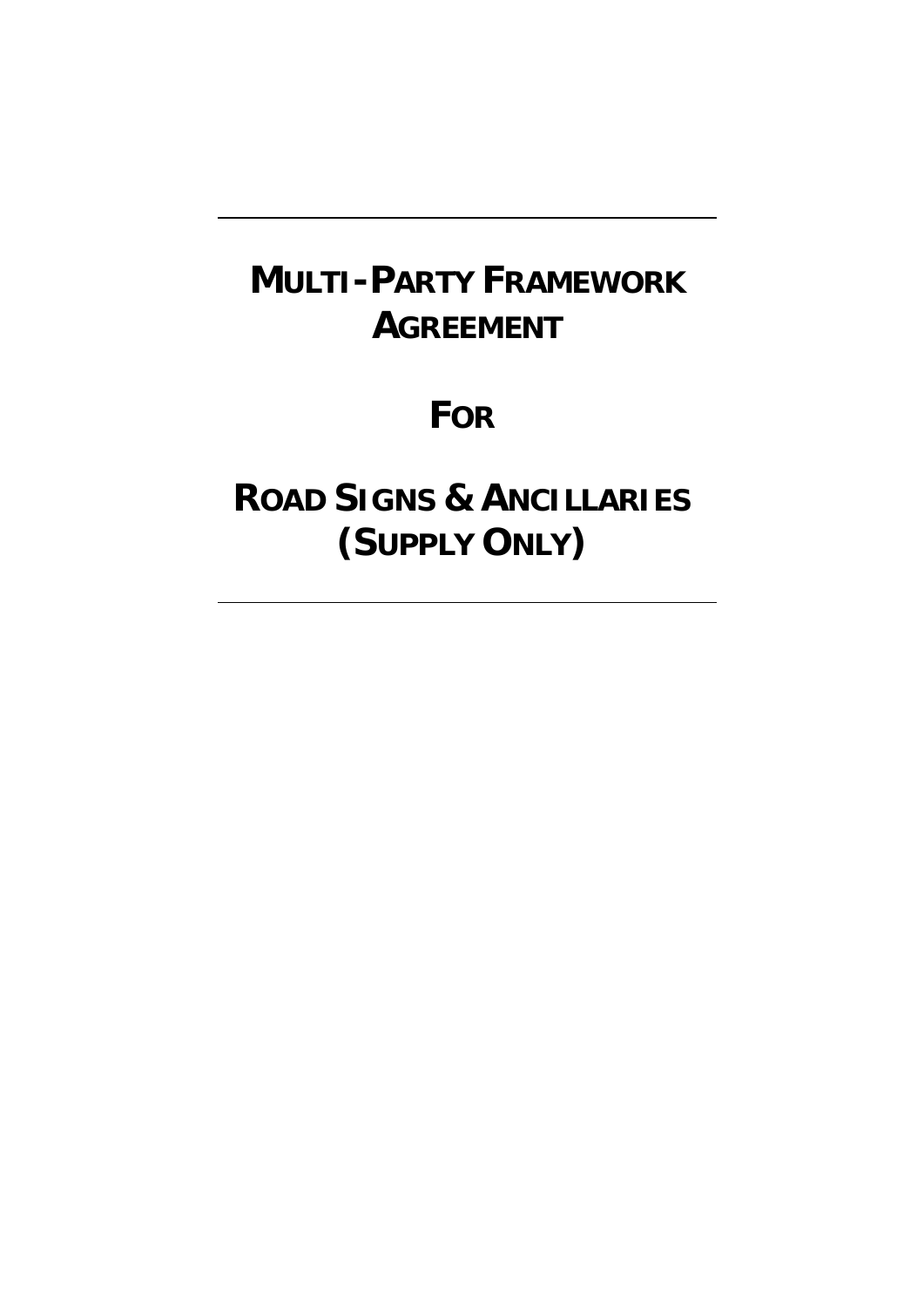## **THIS FRAMEWORK AGREEMENT is made this day ("the Effective Date"[1\)](#page-1-0)**

## **BETWEEN**

The Local Government Operational Procurement Centre (hereinafter referred to as the "LGOPC") (which expression shall, where the context so admits or requires, be deemed to include its successors and assigns) acting as a central purchasing body under the auspices of Kerry County Council with an address of Unit 9, Ground Floor, Building C, Reeks Gateway, Rock Road, Killarney, Co. Kerry, V93 KVK1 and an email address of [eproc@kerrycoco.ie](mailto:eproc@kerrycoco.ie) of the One Part

## **AND**

The "Economic Operator" (which expression shall, where the context so admits or requires, be deemed to include its successors and assigns) of the Other Part.

## **WHEREAS:**

- A. The LGOPC conducted a tender competition on [www.etenders.gov.ie](http://www.etenders.gov.ie/) and in the Official Journal of the European Union inviting applications for this Framework Agreement.
- B. The LGOPC enters into this Framework Agreement on behalf of the contracting authorities specified in Section 1.5 hereto (hereinafter referred to as the "Contracting Authorities").
- C. The Economic Operator submitted an application in response to the LGOPC's tender competition and, following an evaluation, the LGOPC wishes to appoint the Economic Operator to this Framework Agreement.
- D. The Economic Operator has agreed to be appointed to this Framework Agreement on the terms set out in this Framework Agreement.
- E. The Economic Operator enters into this Framework Agreement and formally accepts its terms in the following manner:
	- The Economic Operator shall electronically accept this Framework Agreement through [www.SupplyGov.ie](http://www.supplygov.ie/) (hereinafter referred to as "SupplyGov") by way of its personal SupplyGov account (the formal acceptance of the terms of this Framework Agreement through SupplyGov shall operate as if this Framework Agreement had been signed and/or sealed (and witnessed appropriately) by the parties and shall be construed accordingly for all legal purposes).
- F. This Framework Agreement incorporates the Framework Agreement General Terms and Conditions specified in Appendix A hereto (hereinafter referred to as the "Framework Agreement General Terms and Conditions").
- G. Each obligation, warranty or representation of the Economic Operator under this Framework Agreement is undertaken and/or made for the benefit of both the LGOPC and the Contracting **Authorities**

ROAD SIGNS & ANCILLARIES (SUPPLY ONLY) - FRAMEWORK AGREEMENT **PAGE 2 OF 4** PAGE 2 OF 4

<span id="page-1-0"></span><sup>&</sup>lt;sup>1</sup> Effective Date means the date the Framework Agreement goes live and from which date the Contracting Authorities may issue sRFTs and this Framework Agreement is dated the same as the Effective Date.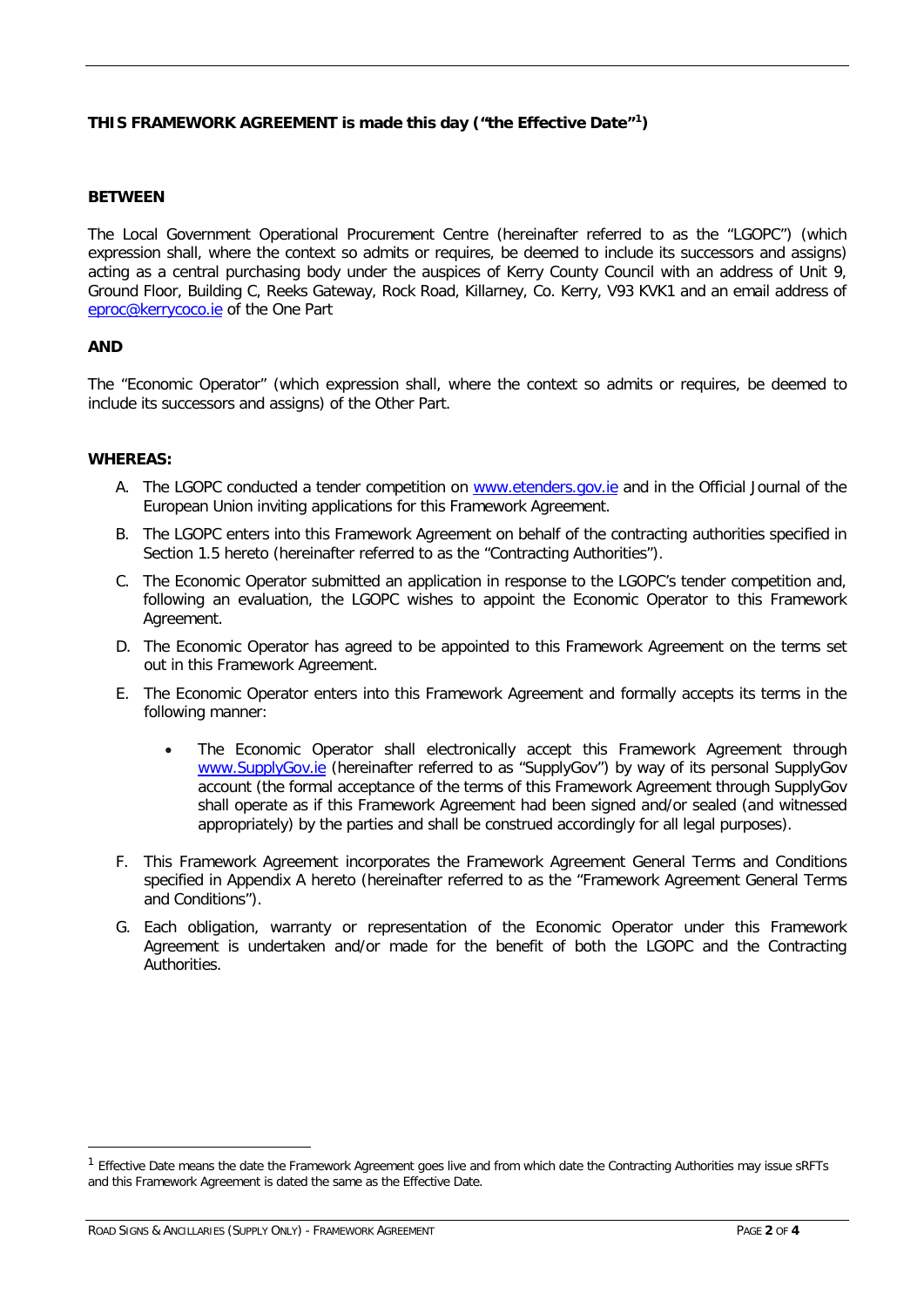## **1.0 THE LGOPC AND THE ECONOMIC OPERATOR AGREE AS FOLLOWS:**

## **1.1 SCOPE OF APPOINTMENT**

- 1.1.1 This Framework Agreement governs the relationship between the LGOPC and the Economic Operator in respect of the provision of Road Signs & Ancillaries (Supply Only) (hereinafter referred to collectively as "Goods") by the Economic Operator to the Contracting Authorities.
- 1.1.2 In consideration of the performance by the Economic Operator of its obligations under this Framework Agreement, the LGOPC appoints the Economic Operator to the Framework Agreement to provide the Goods to the Contracting Authorities when contracted to do so pursuant to this Framework Agreement.
- 1.1.3 The Contracting Authorities are entitled to order the Goods from the Economic Operator pursuant to this Framework Agreement.
- 1.1.4 Where a Contracting Authority wishes to acquire Goods pursuant to this Framework Agreement, it will do so by means of a Supplementary Request for Tender<sup>[2](#page-2-0)</sup> (hereinafter referred to as an "sRFT") only.
- 1.1.5 Notwithstanding the entitlement of the Contracting Authorities to utilise this Framework Agreement, neither the LGOPC nor the Contracting Authorities give any assurances as to their level of engagement or expenditure through this Framework Agreement and the Economic Operator hereby acknowledges that it has not entered into this Framework Agreement on the basis of any such expectation. This Framework Agreement does not constitute a commitment from the Contracting Authorities to enter into a Supplementary Request For Tender Contract<sup>[3](#page-2-1)</sup> (hereinafter referred to as an "sRFT Contract") with the Economic Operator and the Contracting Authorities reserve the right to engage in separate procurement processes with economic operators outside of this Framework Agreement should they consider it appropriate to do so.

## **1.2 ENTIRE AGREEMENT**

1.2.1 This Framework Agreement constitutes the entire agreement between the parties and contains all the terms which the parties have agreed with respect to its subject matter and shall prevail over and supersede all prior agreements, understandings, statements and communications between the Economic Operator, the LGOPC and the Contracting Authorities in relation to same. Without prejudice to the generality of the foregoing, this Framework Agreement shall apply to the exclusion of any terms and conditions which the Economic Operator may purport to apply.

### **1.3 FRAMEWORK TERM**

- 1.3.1 This Framework Agreement shall take effect on receipt by the LGOPC of a valid acceptance by the Tenderer of the terms of this Framework Agreement in the manner set out at Paragraph E of the Recitals herein.
- 1.3.2 This Framework Agreement shall be established for a term of two years from the Effective Date with the option, at the sole discretion of the LGOPC, to extend the term for two further periods of one year each unless it is otherwise terminated in accordance with the provisions of this Framework Agreement.
- 1.3.3 The extension of the term shall not necessitate the re-execution or re-affirmation of this Framework Agreement by the Economic Operator which terms shall continue in force for the duration of the extended term.

### **1.4 LIMITATION ON LIABILITY**

1.4.1 Notwithstanding that the LGOPC is: (a) acting as a central purchasing body co-ordinating the establishment of this Framework Agreement; and (b) entering into this Framework Agreement with

<span id="page-2-0"></span><sup>&</sup>lt;sup>2</sup> Supplementary Request for Tender ("SRFT") means a request for tender for a Supplementary Request For Tender Contract issued via [www.supplygov.ie](http://www.supplygov.ie/) by a Contracting Authority to the economic operators appointed to the Framework Agreement.

<span id="page-2-1"></span><sup>&</sup>lt;sup>3</sup> Supplementary Request For Tender Contract ("sRFT Contract") means a contract for the purchase and sale of Goods entered into between an economic operator and a Contracting Authority following an sRFT pursuant to the Framework Agreement.